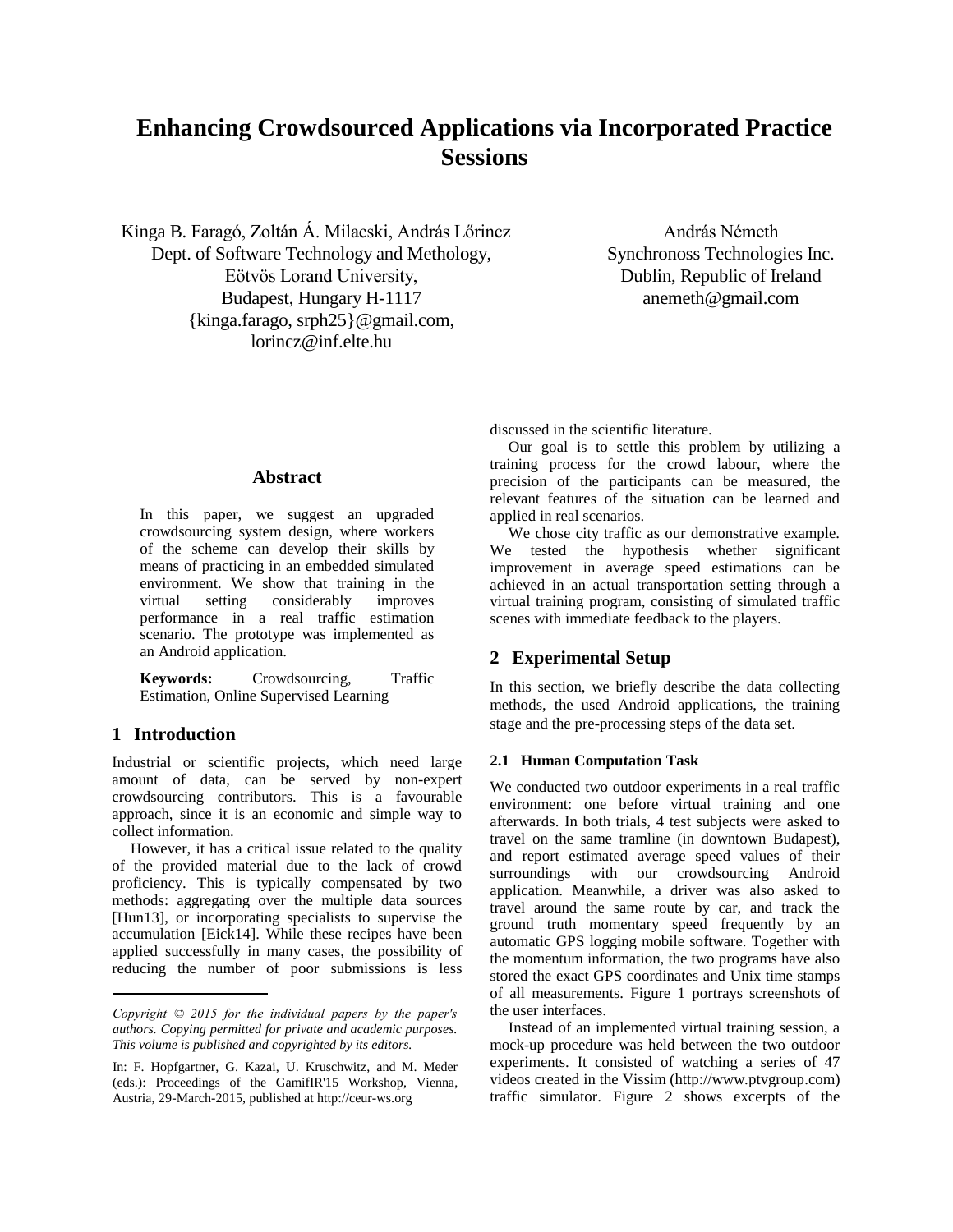recordings. The videos were set in the exact same path as in the live tasks, but in a virtual environment (either on the street or on the identical tramline). Many kinds of travelling scenarios were generated, ranging from jams to completely free roads, to adapt for different events. Each video segment was 1 minute long and it was adjusted to the traffic light switching cycle. Subjects were asked to estimate the average velocities of the vehicles in an online supervised learning [Sut93] manner: the true speed was given at the end of the videos. Subjects were expected to leverage their newly acquired skills in the second outdoor experiment. Note that 2D screens are suitable for training, since one can deduce 3D scenes by structure-from-motion mechanisms [Tre91].



Figure 1: Screenshots of the Crowdsourcing (left) and GPS Logging (right) Android Applications

#### **2.2 Data Set**

In the first experiment, 3129 car and 128, 198, 181, 141 human samples were reported. In the second experiment, 1736 automobile log records and 77, 115, 107, 77 manual measurements were registered, respectively. From each human data set, 30 elements were carefully selected for further processing by minimizing the spatio-temporal distances from the car. Together with this operation, we discarded vehicle records that have become unnecessary, keeping only 601 and 676 points, as can be seen on Figure 3.

Three extra pre-processing steps were imposed on the data in Matlab R2013b. Firstly, the car measurements were not uniformly sampled in time. Linear interpolation was used to overcome this matter. Secondly, the car speed values were momentary, thus we had to obtain averages. This was carried out by the Fused LASSO algorithm [Tib05], which is capable of detecting segments with constant mean within a time series. Finally, the human and the car reports were not exactly aligned with each other in space and time, so we had to match the two data sets. With the Dynamic Time Warping procedure [Sak70], we coupled each human

observation with a corresponding car datum. Table 1 illustrates the obtained pairs of true and estimated average speeds.



Figure 2: Screenshots of the Simulated Training Environment on (left) and beside (right) the Tramline

#### **3 Experimental Results**

To compare the results from the two outdoor experiments, we ran hypothesis tests on the preprocessed data sets in Matlab R2013b. Squared differences between the coupled ground truth car speeds and human estimations were computed for additional analysis. Since these values were not normally distributed, we conducted nonparametric one-sided Wilcoxon rank sum tests for paired deviation data sets of each subject (at level *α*=0.05). Obtained *p*-values for the participants were 0.01460, 0.00515, 0.10578 and 0.02971, respectively. The tests confirmed that the median error values were significantly smaller in the second experiment for subjects 1, 2 and 4. Improvement was not considerable for subject 3. Corresponding rootmean-square deviation (RMSD) performance metrics can be found in Table 1.

## **4 Conclusion and Future Research**

We found a possibility for significant improvement in human traffic estimation between two outdoor crowdsourcing experiments. Test subjects were asked to estimate average transportation speeds of their surroundings. The first attempts were performed without any prior experience in this task, the second trials were carried out after completing training exercises in a simulated version of the same location.

This novel result shows that integrating experience gaining processes within crowdsourcing applications can lead to higher quality submissions in real scenarios. Our findings are, however, limited by the small number of test subjects and the lack of a control group. Motivating participants to complete such training tasks is also a question that we did not consider here: gamification would be the proper way to examine this. Further studies could be carried out to address these issues.

We demonstrated that crowdsourcing training exercises can pave a way for more efficient data services and – consequently – better user experiences.